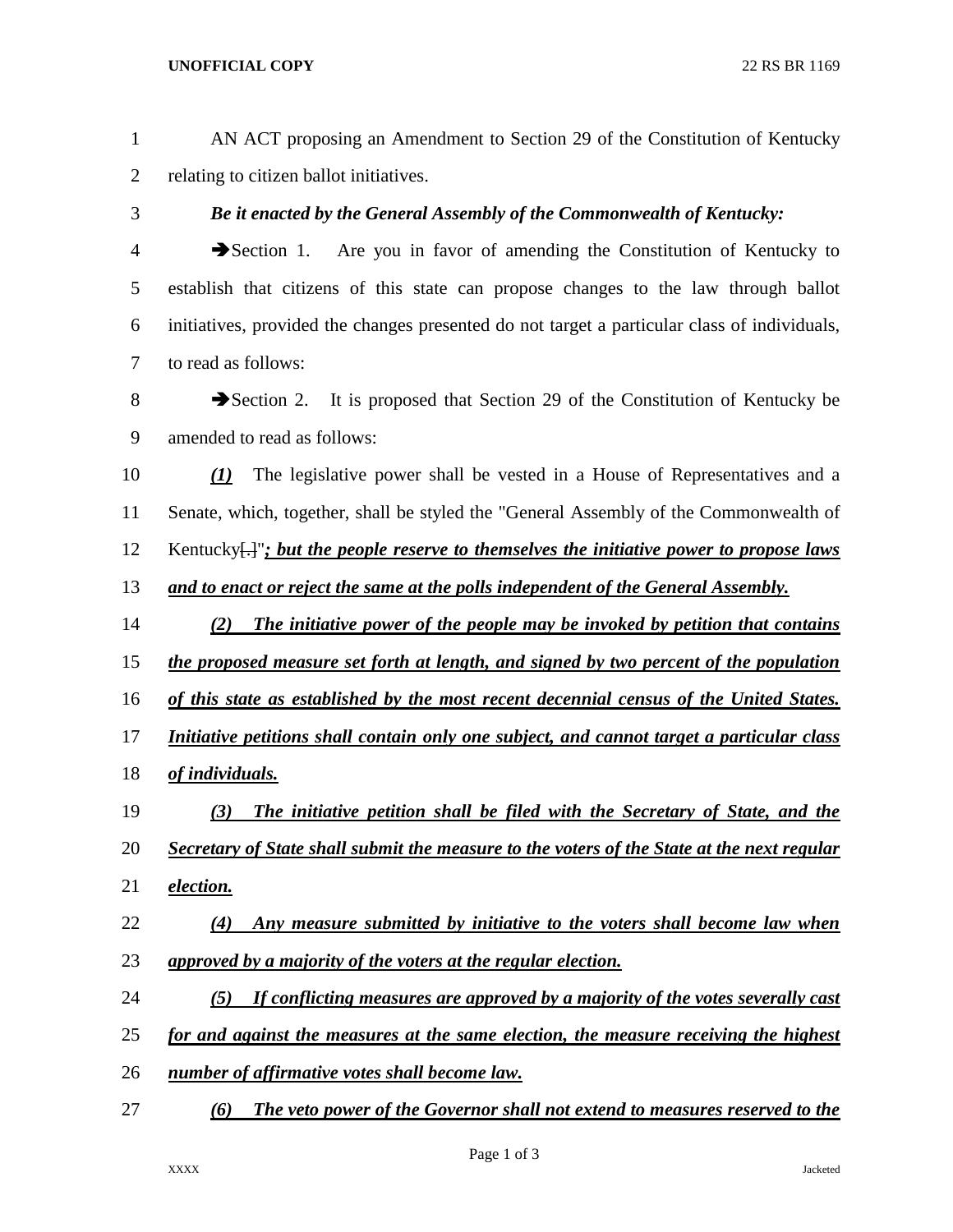## *people under this section.*

 *(7) The General Assembly may provide by general law procedures to facilitate and safeguard the initiative power of the people, but not to hamper, restrict, or impair this power.*

 Section 3. This amendment shall be submitted to the voters of the Commonwealth for their ratification or rejection at the time and in the manner provided for under Sections 256 and 257 of the Constitution and under Sections 4 and 5 of this Act.

9 Section 4. Notwithstanding any language in KRS 118.415 to the contrary, the Secretary of State shall cause the entirety of the proposed amendment to the Constitution of Kentucky contained in Sections 1 to 2 of this Act to be published at least one time in a newspaper of general circulation published in this state, and on the Web site of the Secretary of State, and shall also cause to be published at the same time and in the same manner the fact that the amendment will be submitted to the voters for their acceptance or rejection at the next regular election at which members of the General Assembly are to be voted for. The publication required by this section and KRS 118.415 shall be made no later than the first Tuesday in August preceding the election at which the amendment is to be voted on.

19 Section 5. Notwithstanding any language in KRS 118.415 to the contrary, the Secretary of State, not later than the second Monday after the second Tuesday in August preceding the next regular election at which members of the General Assembly are to be chosen in a year in which there is not an election for President and Vice President of the United States, or not later than the Thursday after the first Tuesday in September preceding a regular election in a year in which there is an election for President and Vice President of the United States, shall certify the entirety of the proposed amendment to the Constitution of Kentucky contained in Sections 1 to 2 of this Act to the county clerk of each county, and the county clerk shall have the entirety of the amendment, as so